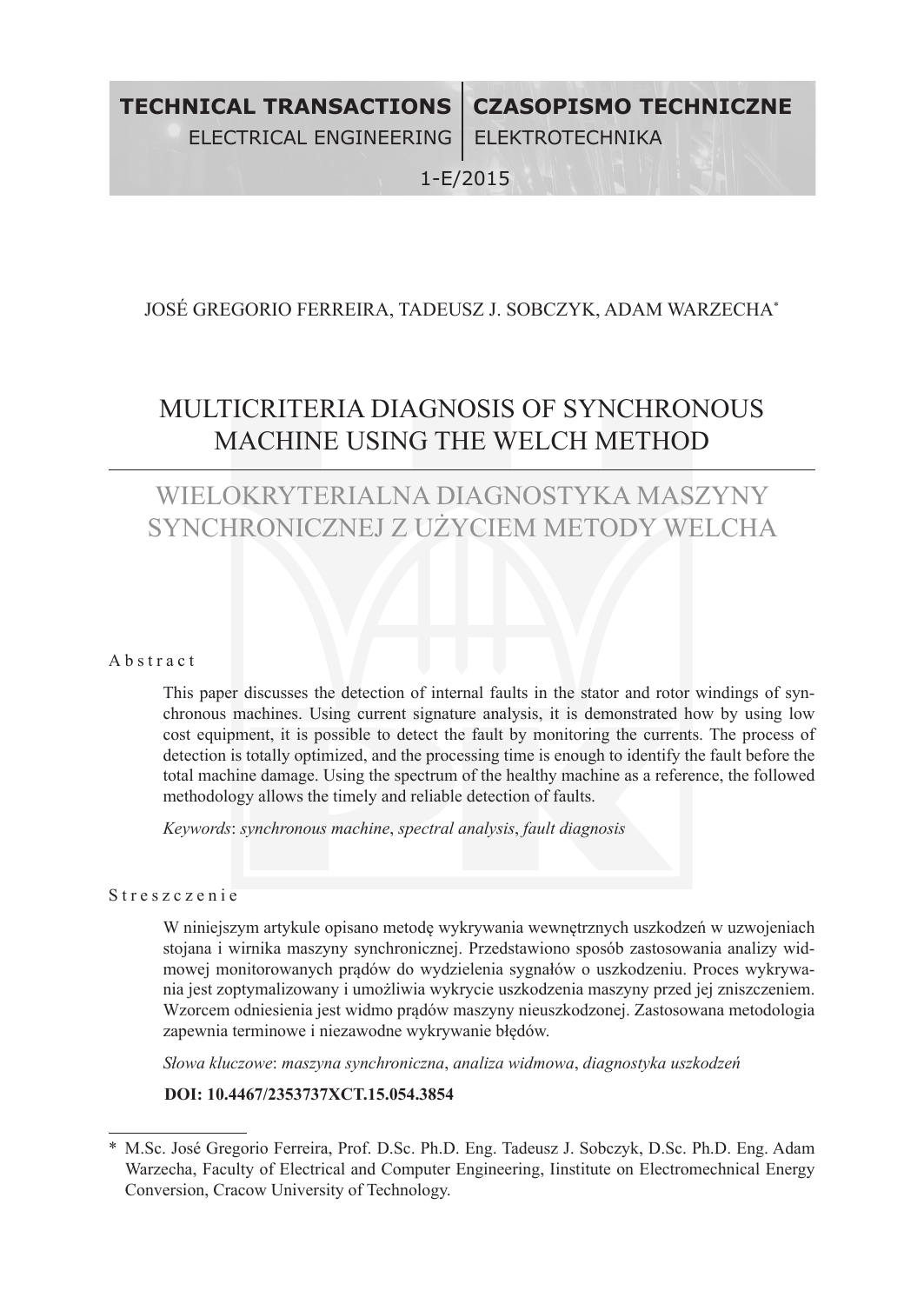### **1. Introduction**

The need to reduce production costs, maximize the return on investment and decrease  $CO<sub>2</sub>$  emissions is leading to new ways of operating existing processes and develop new and more integrated industrial processes. These more integrated systems demand continuous information from the assessment of their components. To collect, transmit and process all available data is not a trivial task and must be timely and reliably executed [1].

Addressing technology gaps at the interfaces between the processes, mechanical and electrical domains, and realizing energy savings from integrated operations are factors that motivate and extend research on the multicriteria diagnosis of synchronous machines. In addition, a unique rotor-mounted sensing system was specially designed to collect data from different sensors installed over the rotor [2]. It is strongly believed that this method for acquiring data would allow the reliable detection of faults, even more so when used in combination with an automated monitoring algorithm or process [3].

Synchronous machines (SM) are used mostly in high power operations and as an alternating power source. In general, SM can be found where constant speed operation, power factor control and/or high operating efficiency are required. Moreover, it's high torque characteristics at low speed, and in applications where a wide speed adjusting range is necessary, SM have proven their ability to improve stability in variable-frequency drive applications.

Energy-efficient drive technologies should be well dimensioned, and the control strategy designed according to load conditions. Reducing the input power of the system is a direct way of reducing the cost of production and thus to increase the efficiency of the systems. However, this does not guarantee the availability of the system to meet the requirements of the load. Therefore, it is necessary have systems capable of fault detection and ideally, prediction [4].

Condition monitoring systems are becoming more accurate, and less expensive. Their applications in complex systems allow the assessment of the integrity of the system required for long term scheduling [5]. Loading and maintenance strategies are the two main tasks that directly link the information provided. Trying to minimize the number of unexpected shutdowns, understanding the behaviour and/or the early detection of faults are desirable for every system. Therefore, it seems clear and reasonable to develop algorithms that inform about the assessment of the system allowing a better operation and thus, an improvement in efficiency [6].

#### **2. Motor current signature analysis. Stator and rotor inter-turn fault detection**

Initially used to study anomalies and faulty condition in induction motors, the so-called motor current signature analysis (MCSA) has been proven to be a tool for detecting faults such as broken rotor bars, air gap eccentricity, shorted winding, etc [7, 8]. MCSA can identify these problems at an early stage and thus avoid collateral damages or complete failure of the motor.

Detecting stator and rotor winding short-circuits has been analyzed for several years already. In 1996, a novel method of detecting short circuits in both the stator and rotor windings of synchronous generators has been proposed by detecting changes of the harmonic content in the rotor and the stator current spectrum. More recently, new diagnostic tools to determine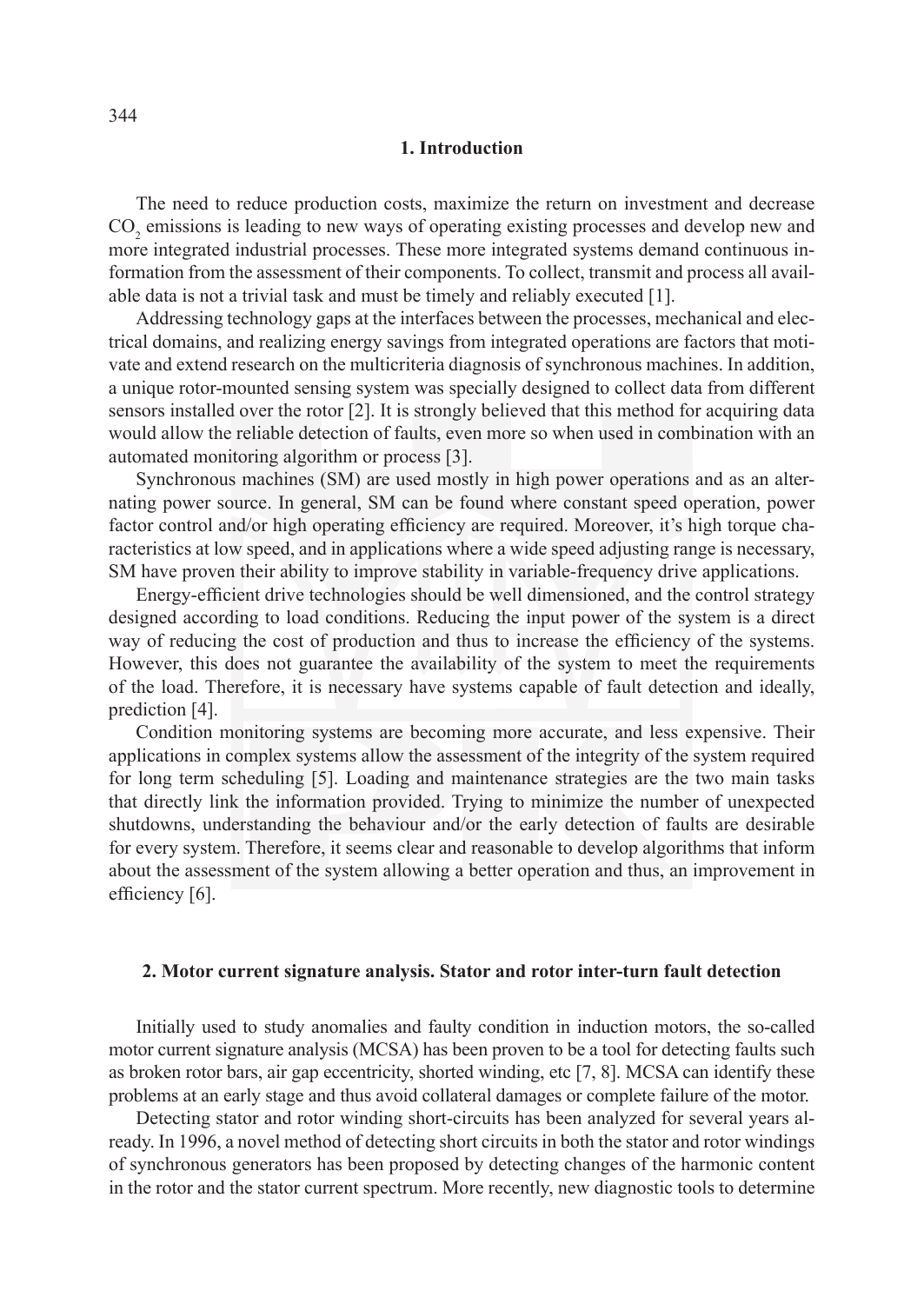when significant insulating aging has occurred have been introduced such as polarization-depolarization current, dielectric spectroscopy and on-line leakage current monitoring [6].

Regarding documentation associated with stator and/or rotor short-circuit faults, most of the available literature relates to the monitoring of failures in synchronous generators [9, 10] or in permanent magnet SM [11]. In [12], the effects of stator interturn short-circuit are analyzed using the field current. The same author as [13] added a rotor search coil voltage signature analysis to identify winding the short-circuit in synchronous motors.

The authors in [14] have developed a mathematical model to study the winding failure of a salient pole synchronous machine calculating the spectra of the stator and field current.

### **3. Experimental platform configuration**

A salient pole synchronous machine (SPSM) ready for non-invasive fault diagnosis tests under different severity levels is available. Running as a generator or as a motor, it is possible to set-up either mechanical or electrical faults or to combine both.

Operated as a motor only; stator and rotor interturn short circuit faults are discussed in this paper. The features of this synchronous machine are described in Table 1.

Table 1

| эт элт рагашски э      |              |
|------------------------|--------------|
| Power [kW]             | 7.5          |
| Voltage [V]            | 400          |
| Current [A]            | 15.8         |
| Rotational speed [rpm] | 1500         |
| Power factor           | 0.8          |
| Frequency [Hz]         | 50           |
| Number stator-slots    | 42           |
| Field current $[A]$    | 8.56         |
| Field voltage [V]      | 50           |
| Efficiency [%]         | 85.2         |
| Mass [Kg]              | 263          |
| Protection level       | IP23         |
| Cooling                | <b>IS01</b>  |
| Assembly               | <b>IM100</b> |
|                        |              |

**SPSM** parameter

The stator of the machine consists of 42 slots with double layer windings. The configuration of the winding can be modified, all the ends of every group of windings are accessible allowing the simulation of many fault conditions to be performed.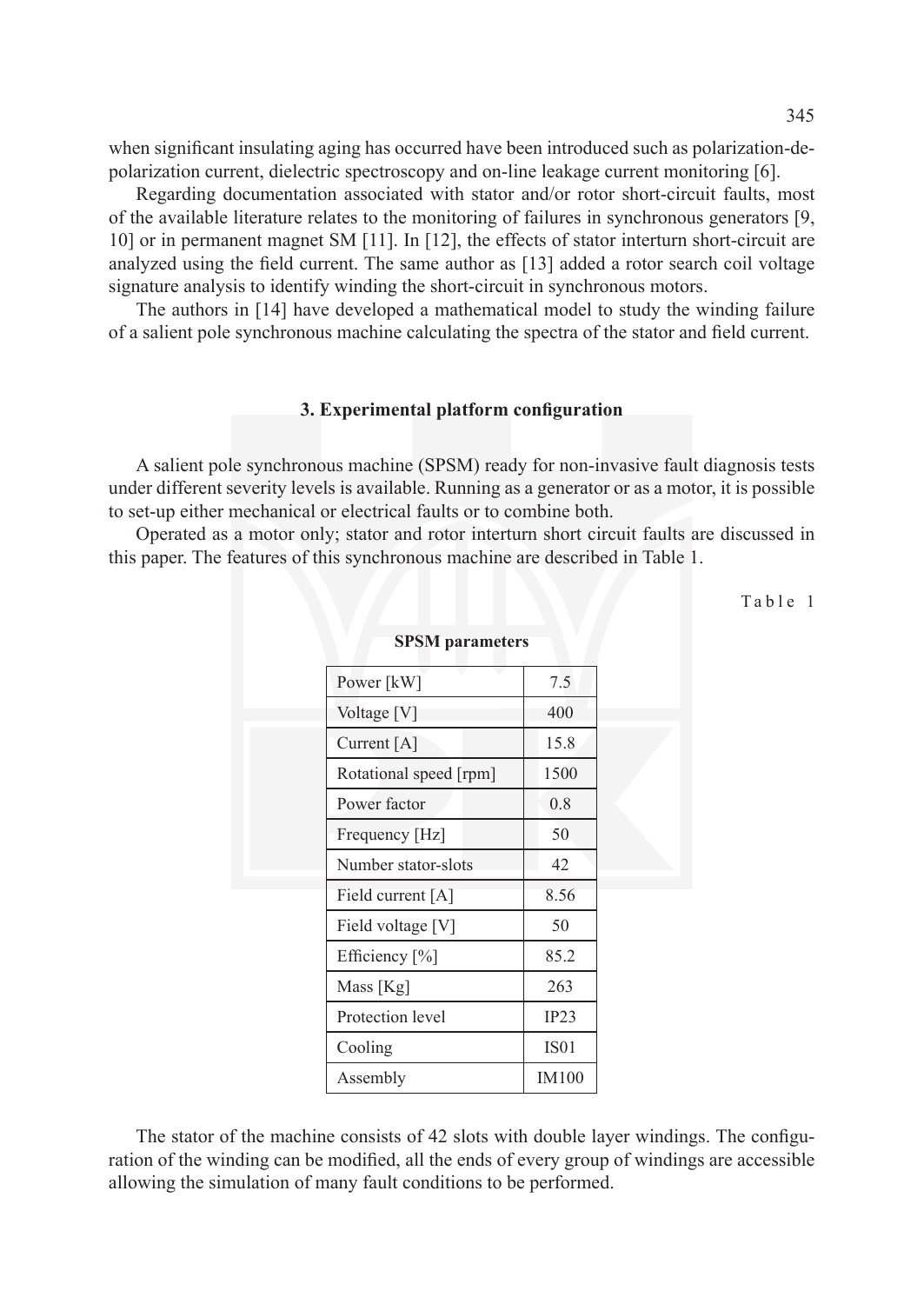All experiments were carried out under the same machine configuration, and special attention was given to guarantee the repeatability of the experiments. The data-set was collected at a sampling frequency of 25 kS/s during two seconds using the Matlab data acquisition toolbox.

A National Instrument NI-USB 6255 acquisition card it is available. The most relevant features are as follows:

- 80 analog inputs (16-bit),
- 125 MS/s single-channel (750 kS/s aggregate).

# 3.1. Stator short-circuit fault

In Figure 1, a stator winding configuration is presented. Each phase consists of two parallel branches of one group of three coils and another of four coils connected in series. In [15], the utility of the circulating current was used for fault detection in SM.

Simulations of different levels of stator interturn short-circuit were made by placing a variable resistor connected in parallel with the phase 'c' (second parallel branch) in a group of four coils.

Different levels of short-circuit were obtained controlling the deviated current from 0 to 2 amperes, at increments of 0.25 amperes with the motor running at 60% of rated power.



Fig. 1. Stator winding configuration

#### 3.2. Rotor short-circuit fault

The rotor is a salient 2p poles rotor with configurable field winding. In this case, Fig. 2, it is possible to short circuit 90% or 10% of the coils that creates the pole. The experiments were carried out for different set points varying the load of the machine from 0% to 100% of rated power, with the pole four having 90% of shortened coils.

346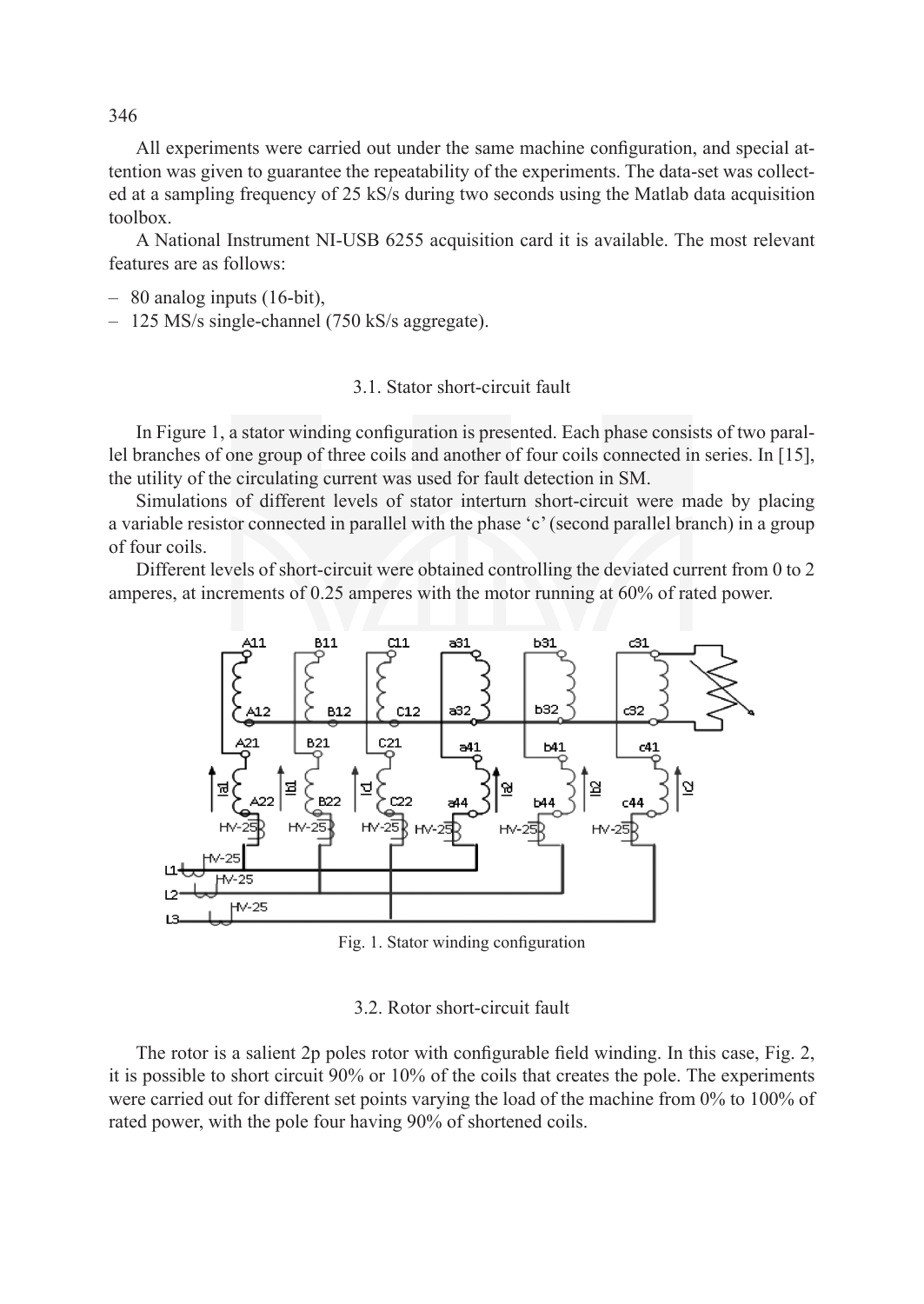

#### **4. Preprocessing and statistical analysis of current spectrum**

In order to comply with the mathematical requirements, our data was truncated from the first negative to positive zero crossing, and to the last positive to negative zero crossing. Additionally, each signal was centered to have a mean of zero and scaled to have a standard deviation of one using the standardized z-scores MATLAB algorithm. The condition of the second-order stationary was also verified.

Once all mathematical requirements are fulfilled, the next step was classifying them according the level of fault and for each load level. At this point, the data set is ready to be processed.

# 4.1. Mathematical formulation

We are interested in finding those frequency components that may change when the synchronous motor is running under fault condition. Therefore, all datasets were obtained during only steady-state conditions. The collected signals under this condition, are considered as random signals from a sequence of time samples or just called discrete-time sequence.

$$
\{y(t); t = 0, \pm 1, \pm 2...\}\tag{1}
$$

It is assumed to be a sequence of random variables with a zero mean given by the expectation operator  ${E: E{y(t)} = 0}$  for all *t*. The time index *t* is expressed in units of the sampling interval, that is,

$$
y(t) = y_c(t \cdot T_s) \tag{2}
$$

where:

 $y_c(\cdot)$  – is a continuous signal, - sampling time interval.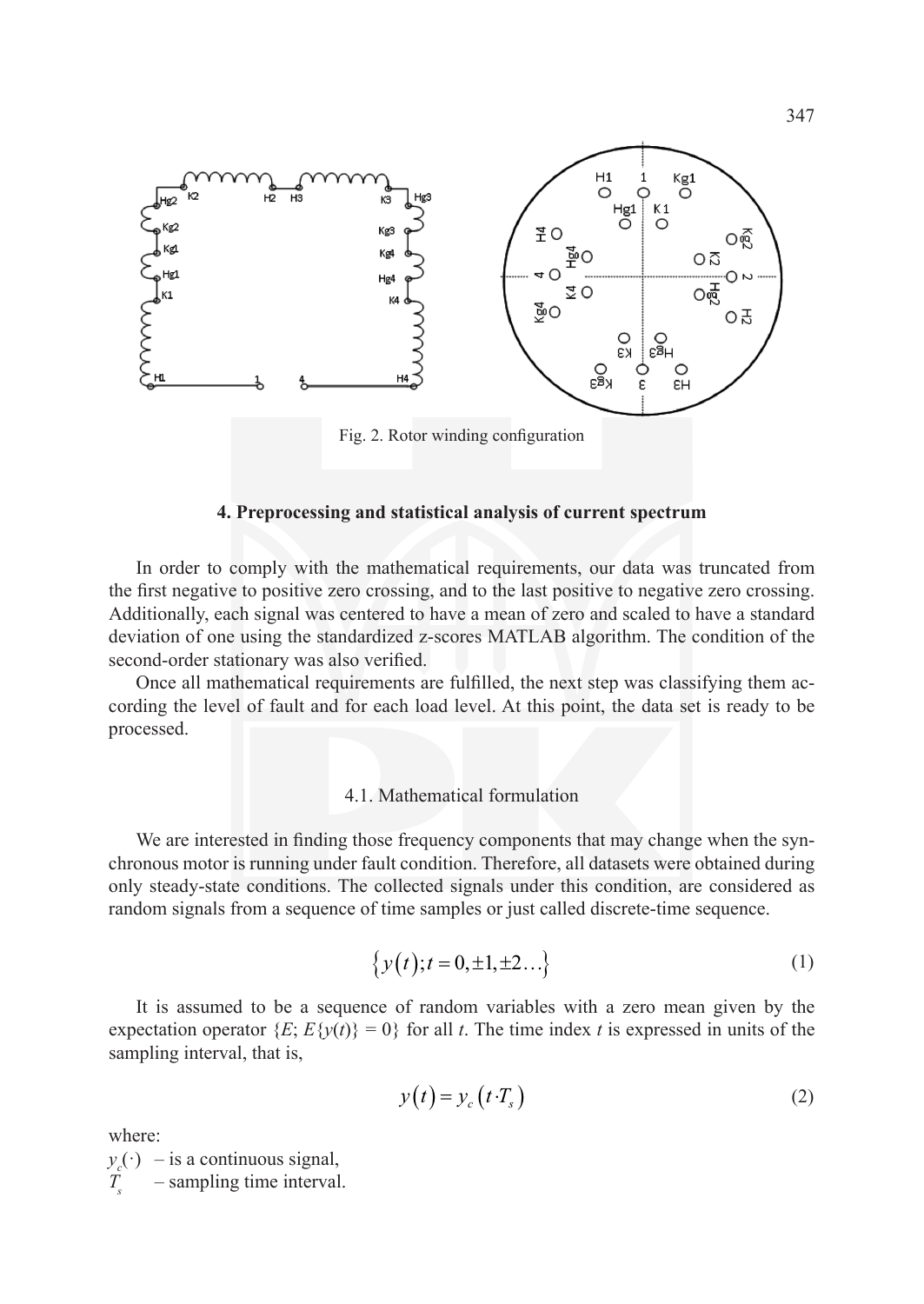and has finite energy;

$$
\sum_{t=-\infty}^{\infty} \left| y(t) \right|^2 < \infty \tag{3}
$$

Then, the sequence  $\{y(t)\}$  possesses a discrete-time Fourier transform (DTDT) defined as:

$$
Y(\omega) = \sum_{t=-\infty}^{\infty} y(t) e^{-i\omega t} \quad \text{(DTFT)}\tag{4}
$$

Only frequencies below 5 kHz are considered. Hence, effects which might be incurred by the sampling process, such as aliasing, are surely avoided inasmuch as  $f_{Nyquist} = 12.5 \text{ kHz}$ .

A random signal usually has a finite average power and therefore, can be characterized by an average power spectral density [16]. The power spectral density (PSD) of a time series *y*(*t*) describes how the variance of the data is distributed over the frequency components into which  $y(t)$  may be decomposed. Our motivation for considering spectral analysis is to characterize the average power at frequency ω in the signal, given by the formula:

$$
\varphi(\omega) = \lim_{N \to \infty} E \left\{ \frac{1}{N} \left| \sum_{t=1}^{N} y(t) e^{-i\omega t} \right|^2 \right\}
$$
\n(5)

where

 $1/N$  – normalization parameter by N number of points of the available data sequence.  $\varphi(\omega)$  is a periodic function, with the period equal to  $2\pi$ . Hence,  $\varphi(\omega)$  is completely described by its variation in the interval:

$$
\omega \in [-\pi, \pi] \text{ (radians per sampling interval)} \tag{6}
$$

Alternatively, the PSD can be viewed as a function of the frequency:

$$
f = \frac{\omega}{2\pi}
$$
 (cycles per sampling interval) (7)

Then, from a finite-length record  $\{y(1), ..., y(N)\}$  of a second-order stationary random process, the premise of our problem is to determine an estimator  $\hat{\phi}(\omega)$  of its power spectral density  $\varphi(\omega)$ , for  $\omega$  [ $-\pi$ ,  $\pi$ ].

#### 4.2. Spectral estimator, Welch's method

The use of Fast Fourier Transform for the estimation of the power spectrum is a well known technique. A more practical approach is the Discrete-Time Fourier Transform (DTFT). Various improvements have been proposed over the years. For this research, averaged periodograms of overlapped, windowed segments of a time series algorithm, using the so-called Welch's method was implemented. A periodogram here means the DTFT of one segment of

348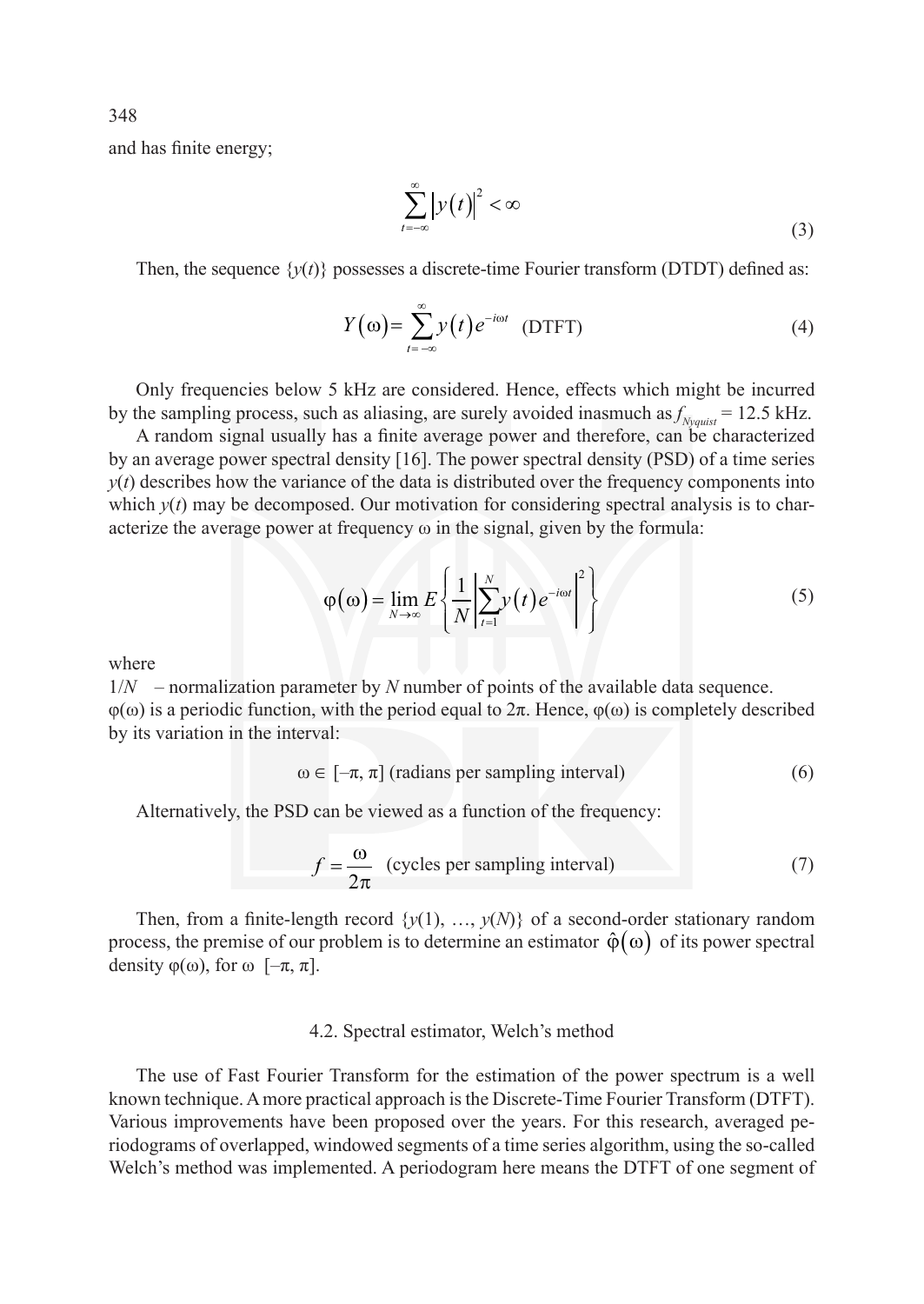the time series, while modified refers to the application of a time-domain window function and averaging to reduce the variance of the spectral estimates is used.

Motivated by the high variance of the periodogram and based on Bartlett's method, Welch's method, represents an improvement used for estimating the power of a signal at different frequencies. The signal is split up into overlapping segments. *L* data segments of length *M*, overlapping by *D* points [17]. The overlapping segments are then windowed. After setting these parameters, the squared magnitude of each segment is computed and time-averaged – this reduces the variance of the individual power measurements, at the cost of reduced resolution. Furthermore, the 95% confidence intervals are calculated and indicated with the grey area called the 'healthy region'.



Fig. 4. Power spectral density under fault condition: Rotor shorten

As it is possible to see from Figs. 3 and 4, the PSD of the faulty signal is represented over the healthy region defined by a 95% confidence interval. The peaks greater than the upper confidence interval and below the lower interval are indicated at their respective frequency.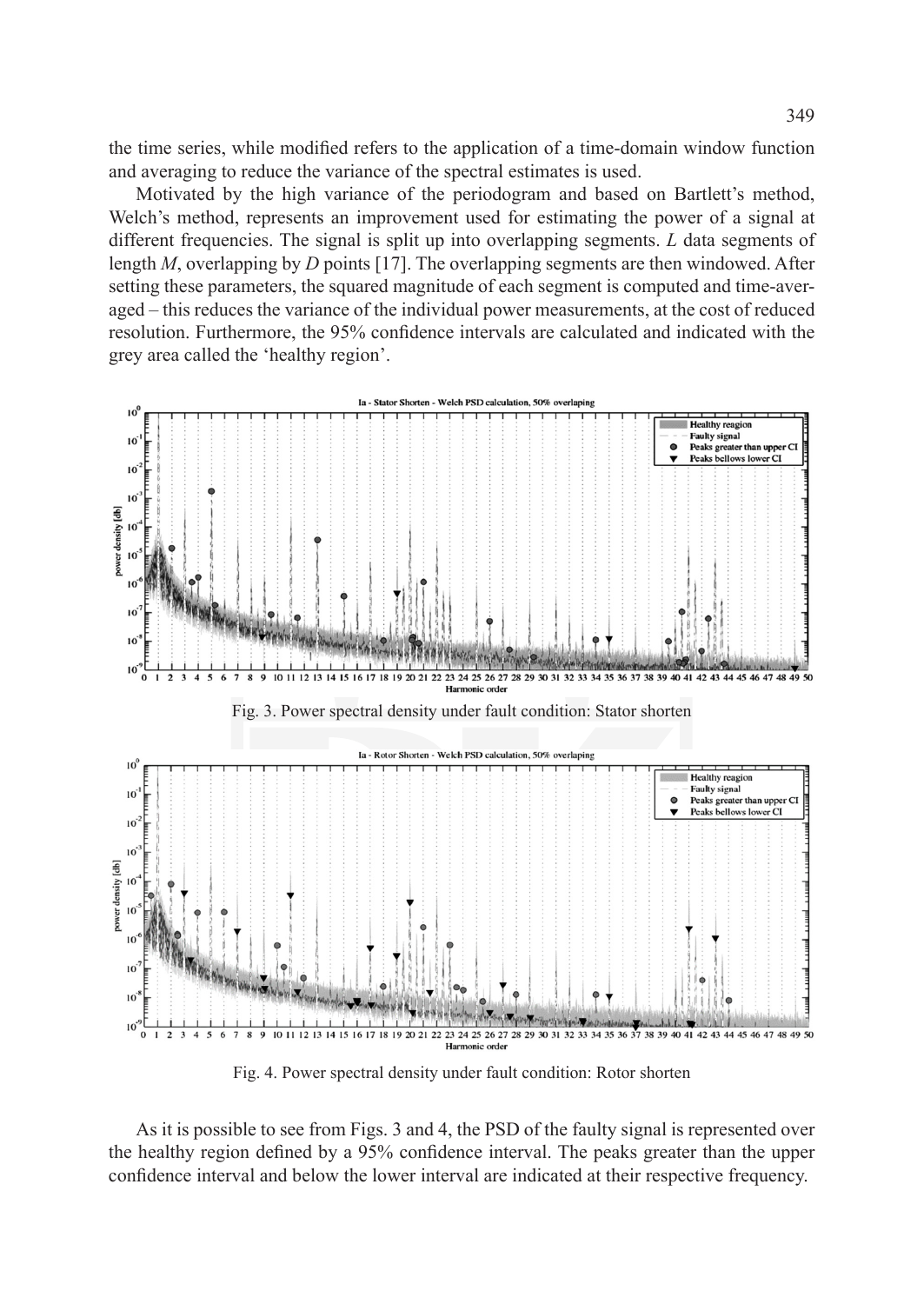### **5. Results**

In general, properly designed electrical machines and no fault condition, it is expected to have a symmetrical flux distribution in the air gap. All machines have constructional asymmetries. In fact, these asymmetries, have already been exploited to perform fault detection. Consequently, the magnetic field distribution will be affected.

Using the healthy synchronous machine spectrum as a reference, it seems logical to assume that if the amplitude of the measured faulty signals is located outside the confidence intervals, the machine is no longer operating under a symmetrical state. Therefore, a fault condition is detected. When a difference is detected in a particular frequency, and the variations found are not as significant, the level of uncertainty is higher than that established by the confidence intervals.



Fig. 5. Stator current harmonics for fault in a parallel branch of the stator winding

In Figure 5, the first odd harmonics and stator-harmonics for the stator fault in the second parallel branch of phase 'c' is presented (See Fig. 1). In Figure 5, it is easy to identify the appearance of a higher peak at 250 Hz for all level off fault. The variation detected is only 10 dB. Therefore, looking at all harmonics levels, it is possible to understand how the amplitude remains constant and under different short-circuit severities for all harmonics with the exception of the fifth harmonic.

Looking at the spectra of the motor running with a fault in the rotor (Fig. 4) it is possible to appreciate how the even harmonics show greater peaks than the upper bound of the machine running on the healthy state. More meaningful are the two side peaks that appear at 25 Hz and 75 Hz.

#### **6. Conclusions**

One of the aims of the extended research on Multicriteria diagnosis of synchronous machines is to use available tools in order to identify the associated variables related to faults in the system. This paper has shown how it is possible to on-line detect slow rising short-circuits in the stator and/or rotor by only using a basic data acquisition card connected to a standard PC/laptop using the spectrum of the healthy machine as a reference.

Using Welch's method, it was possible to quantify and determine the variation of the energy around a frequency-bin.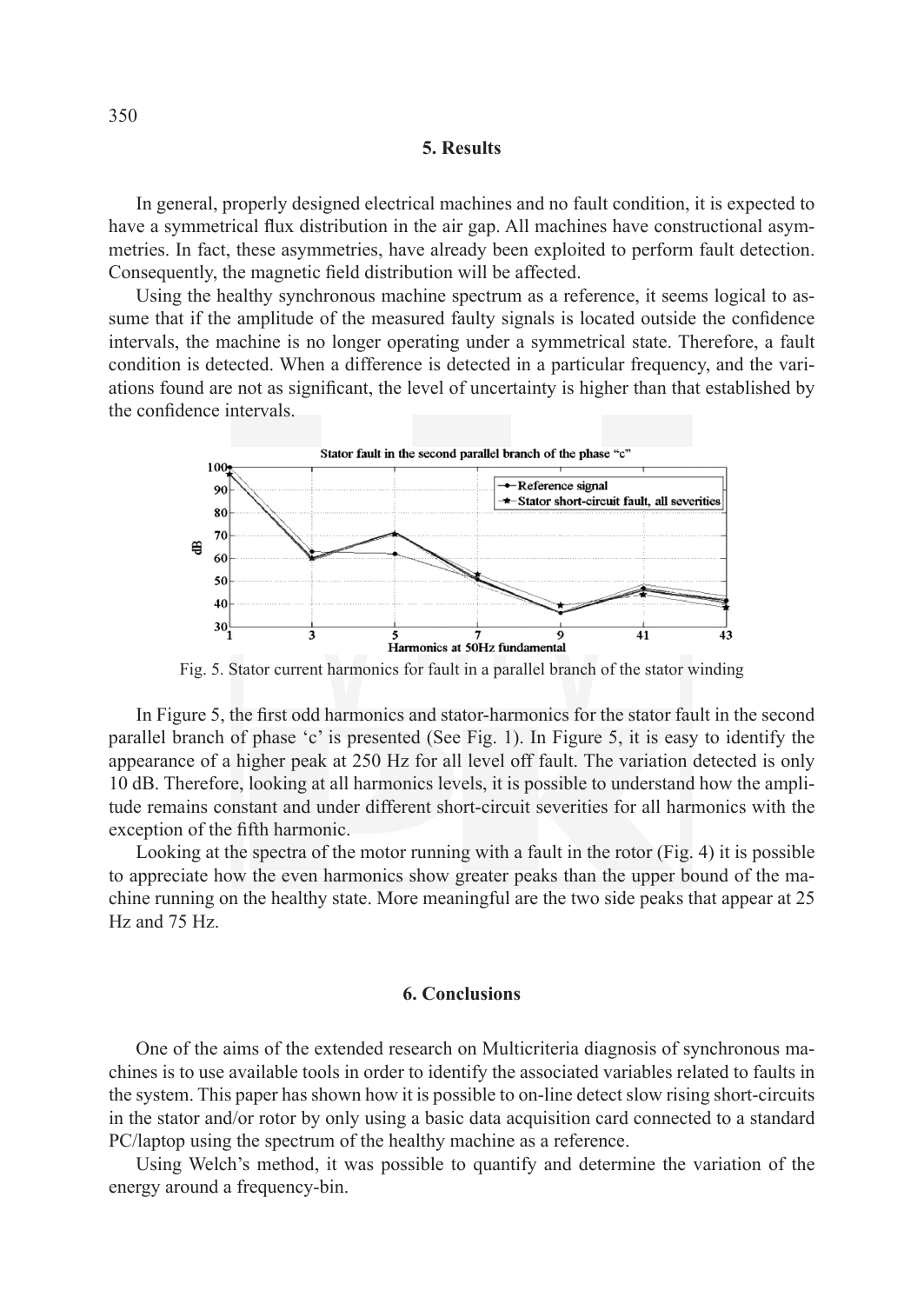# R eferences

- [1] Mechefske C.K., *Machine condition monitoring and fault diagnostics*, Vibration And Shock Handbook, 2005.
- [2] Ferreira J.G., Sobczyk T., *Multicriteria diagnosis of synchronous machines rotor-mounted sensing system. Rotor Signal Collector construction*, UKACC 10<sup>th</sup> International Conference on Control, 2014.
- [3] Marwala T., *Condition monitoring using computational intelligence methods: applications in mechanical and electrical systems*, Springer, 2012.
- [4] Smith D.P., *PdM centralization for significant energy savings*, www.reliableplant.com/ Articles/Print/15492 (access: 25.10.2013).
- [5] Tavner P., Ran L., Penman J., Sedding H., Condition Monitoring of Rotating Electrical Machines, 2008, Vol. 56, The Institution of Engineering and Technology.
- [6] Stone G., *Condition monitoring and diagnostics of motor and stator windings-A review*, Dielectrics and Electrical Insulation, IEEE Transactions, 2013, Vol. 20, No. 6, pp. 2073–2080.
- [7] Thomson W.T., Gilmore R.J., *Motor current signature analysis to detect faults in induction motor drives-fundamentals, data interpretation, and industrial case histories*, Proccedings of 32rd Turbomachinery Symposium, 2003.
- [8] El Hachemi Benbouzid M., *A review of induction motors signature analysis as a medium for faults detection*, Industrial Electronics, IEEE Transactions, 2000, Vol. 47, No. 5, pp. 984–993.
- [9] Juárez-Caltzontzin L.L., Trinidad-Hernández G., Asiaín-Olivares T.I., Ruiz-Vega D., *Theoretical and Experimental Analysis of the Short Circuit Current Components in Salient Pole Synchronous Generators*, Proceedings of the 11<sup>th</sup> Spanish Portuguese Conference on Electrical Engineering (11 CHILE), 2009, Vol. 1.
- [10] Shuting W., Yonggang L., Heming L., Guiji T., *The analysis of generator excitation current harmonics on stator and rotor winding fault*, Industrial Electronics, IEEE International Symposium, 2006, Vol. 3, pp. 2089–2093.
- [11] Zhaoxia X., Hongwei F., *Stator Winding Inter-Turn Short Circuit and Rotor Eccentricity Diagnosis of Permanent Magnet Synchronous Generator*, Control, Automation and Systems Engineering (CASE), International Conference, 2011, pp. 1–4.
- [12] Neti P., Nandi S., *Stator inter-turn fault detection of synchronous machines using field current signature analysis*, Industry Applications Conference, 41<sup>st</sup> IAS Annual Meeting, Conference Record of the IEEE, 2006, Vol. 5, pp. 2360–2367.
- [13] Neti P., Nandi S., *Stator inter-turn fault detection of synchronous machines using field current and rotor search-coil voltage signature analysis*, Industry Applications, IEEE Transactions, 2009, Vol. 45, No. 3, pp. 911–920.
- [14] Weinreb K., Drozdowski P., *Detection of Winding Faults of a Salient Pole Synchronous Machine by a Spectral Analysis of Currents*, Proc. ICEM, 1994, Vol. 94, pp. 5–8.